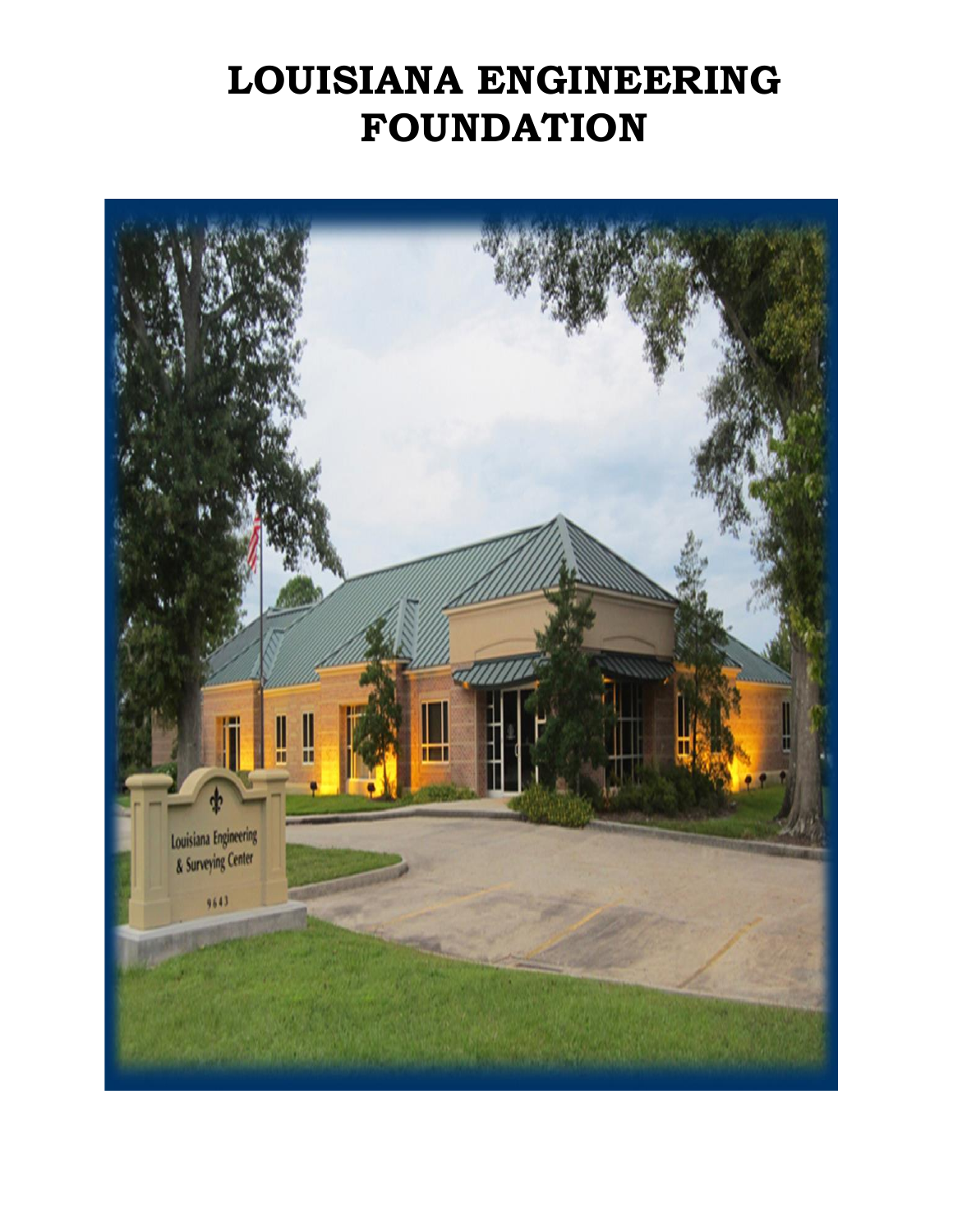# **TABLE OF CONTENTS**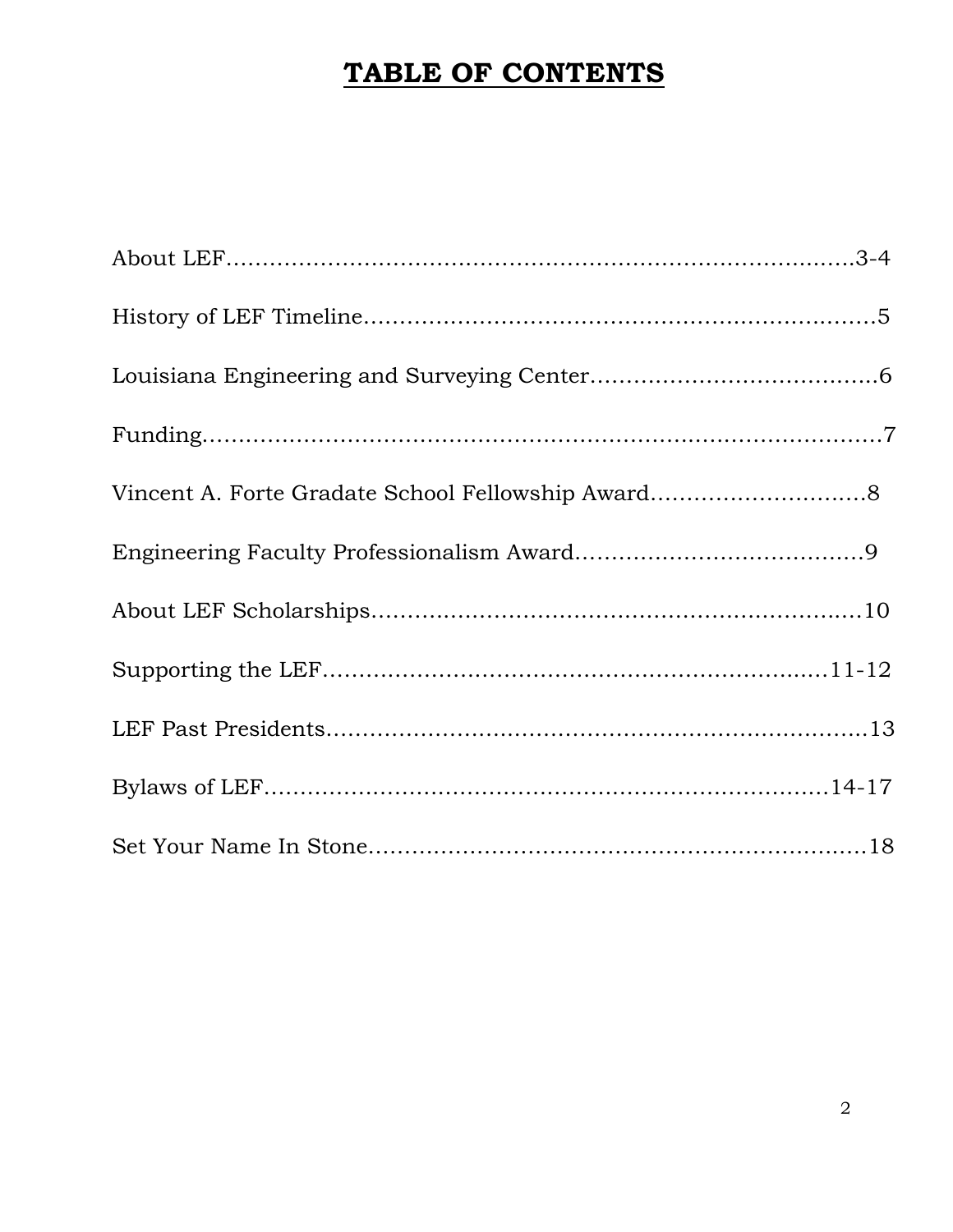# **LOUISIANA ENGINEERING FOUNDATION**

The Louisiana Engineering Society was incorporated in 1978 by a group of Louisiana professional engineers, members of the Louisiana Engineering Society and other professional engineering groups. Its purpose was, and continues to be, the promotion of activities to support and strengthen the profession of engineering. The original officers were: Vincent A. Forte, P.E., President; A.J. Szabo , P.E., Vice President; Guy W. Miller, P.E., Secretary; James L. Meyer, P.E., Treasurer; Mr. R. Carlton "Doc" Spears was appointed Executive Secretary.

The stated objectives of the Louisiana Engineering Foundation are to promote charitable, educational and scientific objectives. More specifically , its goals are:

- 1) To grant scholarships and fellowships to students in support of engineering;
- 2) To provide guidance and information to high school and college students who are interested in engineering careers;
- 3) To provide opportunities in the form of seminars, workshops and classes for practicing engineers to continue their education development;
- 4) To disseminate engineering information beneficial to the interested public; and to establish and maintain an Engineering Center.

The last goal was initially accomplished by purchasing a building and surrounding grounds at 1213 Nicholson Drive, Baton Rouge, Louisiana, with a generous donation by Mr. and Mrs. Leo M. Odom, loans, and contributions of practicing engineers and corporations.

In 1993, the original building and location were found to be no longer adequate to fulfill the objectives of the Louisiana Engineering Foundation, and its Board of Directors developed a new Louisiana Engineering Center in Independence Plaza Business Park in Baton Rouge. The building houses Louisiana Engineering Society, American Council of Engineering Companies of Louisiana, the Louisiana Society of Professional Land Surveyors and the Louisiana Board of Professional Geoscientist.

The new Louisiana Engineering Center was constructed with more than 350 donations totaling more than \$6,000,000 from engineers, engineering firms, organizations and business dependent upon engineering. The donors honored by having their names displayed on plaques in the lobby of the building where all members of the engineering profession and visitors may see who supported the project.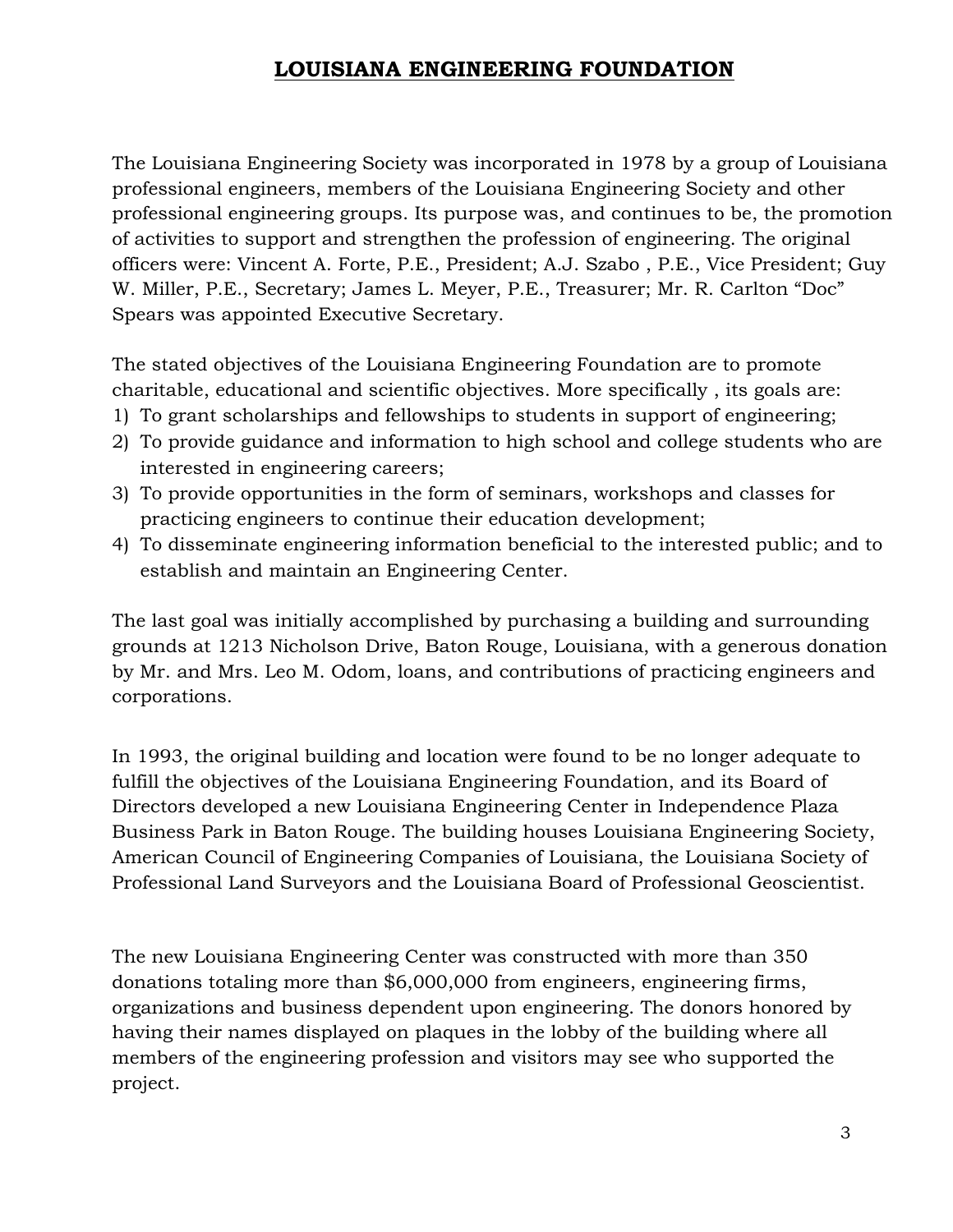The Foundation supports MATHCOUNTS, the program to encourage the knowledge of mathematics among junior high school students; gives Graduate school Fellowships to graduate students who express an intention of teaching at the college level; and annually confers honors on an engineering faculty member selected by his peers in each of the accredited engineering schools in Louisiana. Since 1982, LEF has presented numerous Fellowships to graduate students at Tulane University, Louisiana State University, University of New Orleans, Louisiana Tech University, and University of Louisiana at Lafayette. In the annual Engineering Faculty Professionalism Award Program, various engineering faculty members from Louisiana State University, Tulane University, University of New Orleans, and McNeese State University have been recognized and each honored with a plaque of recognition.

The Louisiana Engineering Foundation is supported in its endeavors by contributions of dues– paying members of the Louisiana Engineering Society and by donations in support of engineering education. Persons, companies, or foundations should communicate with the Executive Director at

> **Brenda Gajan, Executive Director Louisiana Engineering Society 9643 Brookline Ave. Ste. 116 Baton Rouge, LA 70809 Telephone: (225) 924-2021 Fax: (225) 924-2049**

If you practice engineering, employ engineers in your business, or use the benefits of engineering in your industry, the Directors invite you to consider donating funds, securities or property to the Louisiana Foundation.

**MEMORIALS**– Special contributions may be made to the Foundation in memory of a deceased friend, relative or associate. The funds received are used to carry out the goals of LEF. A memorial plaque is hanging in the foundation headquarters building. The name of the deceased and his/her date of death are engraved on the plaque.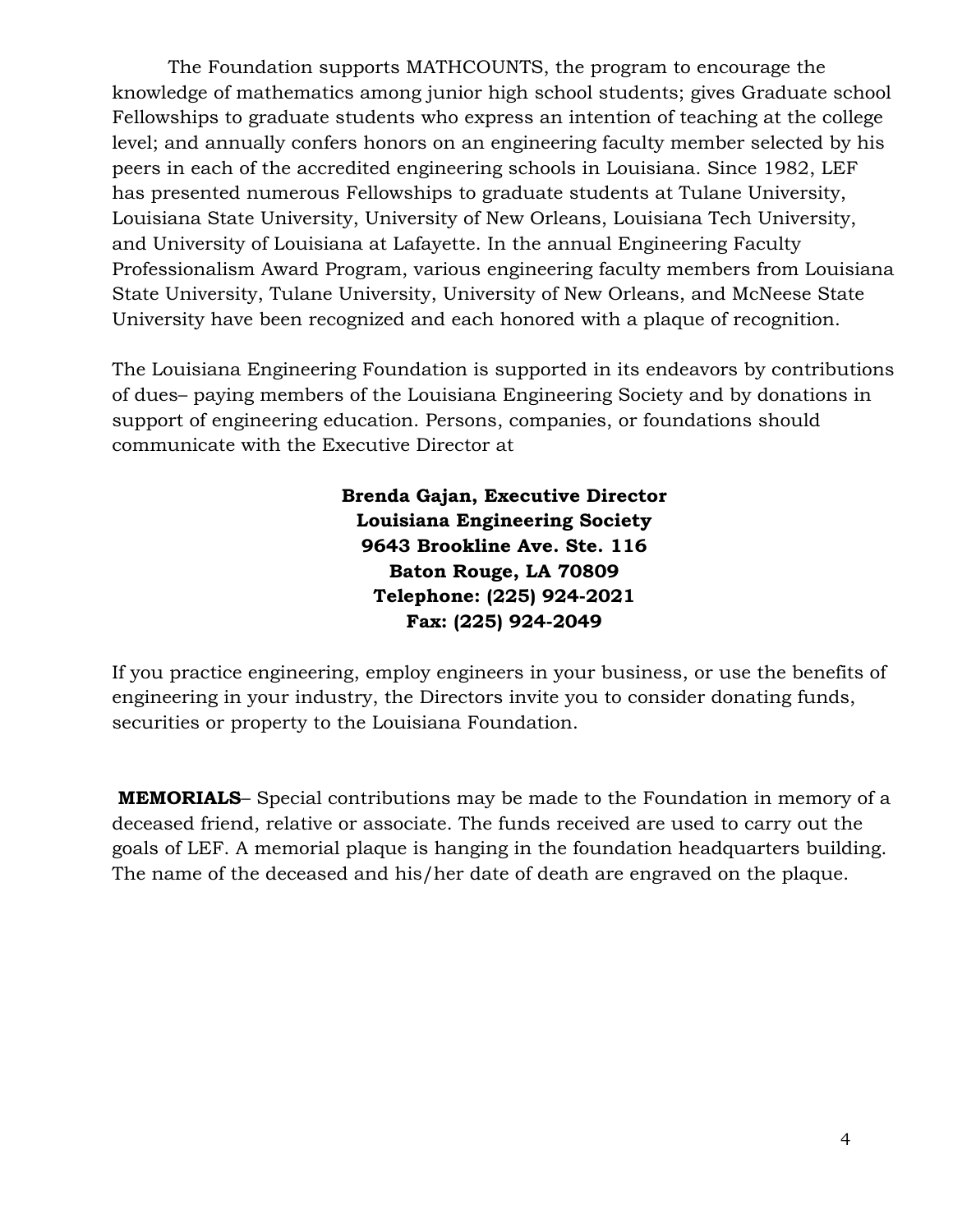# **HISTORY OF THE LOUISIANA ENGINEERING FOUNDATION**

## **1978**

- Founded and Incorporated
- Mr. R.C. "Doc" Spears was appointed first Executive Secretary. The original Officers were:

Vincent A. Forte, P.E., President A.J. Szabo, P.E., Vice President Guy W. Miller, P.E., Secretary James L. Meyer, P.E., Treasurer

• Mr. and Mrs. Leo M. Odom donated more than \$100,000 and the first Louisiana Engineering Center was established at 1213 Nicholson Drive, Baton Rouge.

### **1982**

- Vincent A. Forte Graduate School Fellowship was established. **1990**
- Engineering Faculty Professionalism Award established. **1994**
- Brenda W. Gajan was appointed as Executive Director. **1997**
- Under the guidance and generous donations of Mr. Waldemar S. Nelson, land was purchased for a new Louisiana Engineering Center. **1998-99**
- Construction of Louisiana Engineering Center at 9643 Brookline Ave., Baton Rouge, LA February, 25, 1999.
- National Engineers' Week Dedication of Louisiana Engineering Center. **April, 2006**
- The Board Make- Up was reorganized. **May, 2013**



• Building was re-named to Louisiana Engineering and Surveying Center. Mortgage was retired.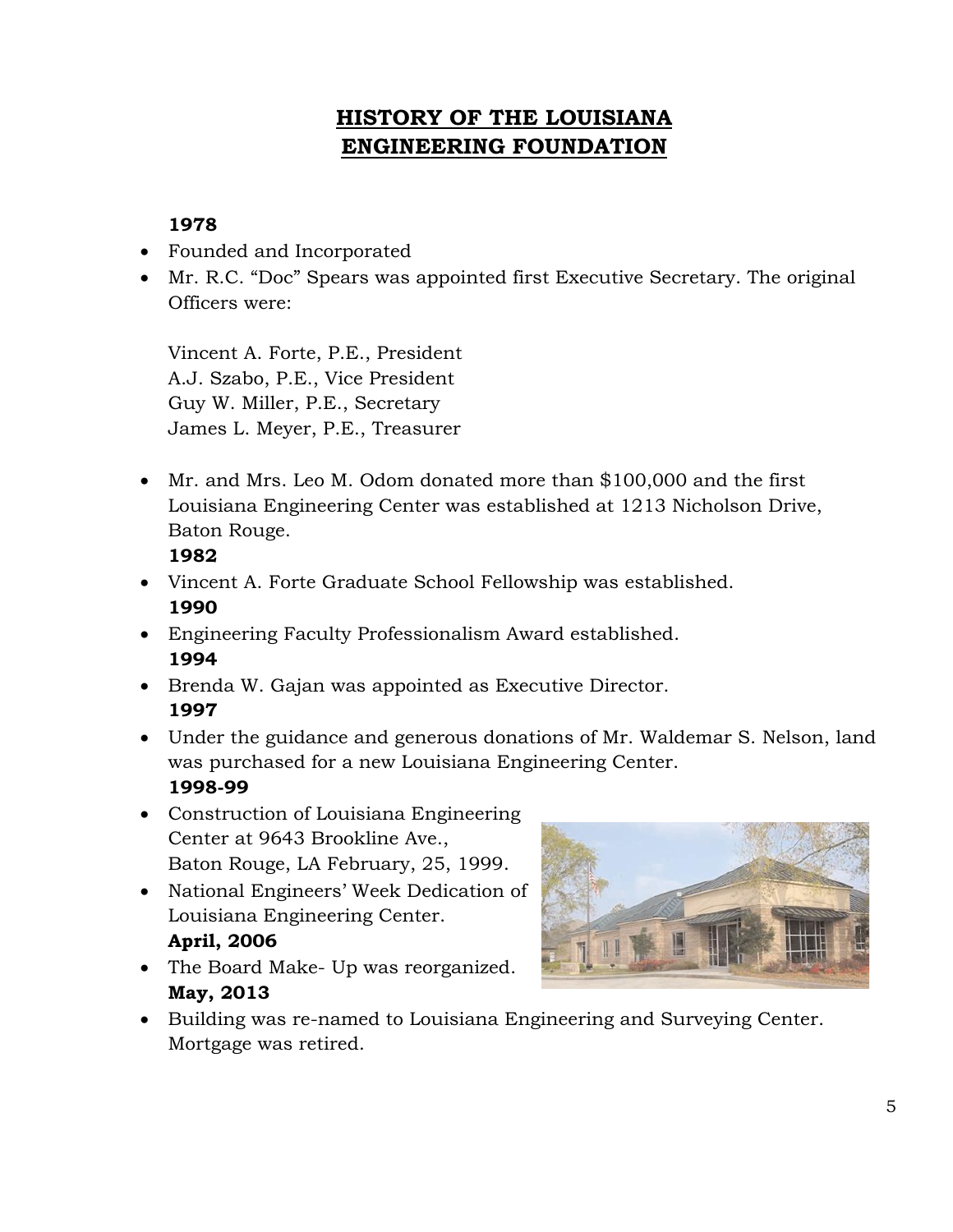# **LOUISIANA ENGINEERING AND SURVEYING CENTER**

Construction of a new Louisiana Engineering Center in Baton Rouge was completed in 1999. Dedication was conducted on February 25, 1999 during National Engineers Week. The center is currently fully functional and is occupied by six engineering organizations:

| Louisiana Professional Engineering and Land Surveying Board | SUITE <sub>121</sub> |
|-------------------------------------------------------------|----------------------|
| Louisiana Society of Professional Surveyors                 | <b>SUITE 108</b>     |
| American Council of Engineering Companies of Louisiana      | SUITE 112            |
| Louisiana Engineering Society                               | <b>SUITE 116</b>     |
| Louisiana Engineering Foundation                            | <b>SUITE 116</b>     |
| Louisiana Board of Professional Geoscientists               | SUITE <sub>101</sub> |

The mortgage was retired in November 2012 through an aggressive fund raising campaign headed by Chris Richard, P.E, LEF President from 2008- 2014. In 2013 the building was re-named the Louisiana Engineering and Surveying Center.

The Louisiana section of the American Society of Civil Engineers also stores records at the center.

The Waldemar S. Nelson Conference Room is available for meetings and seminars.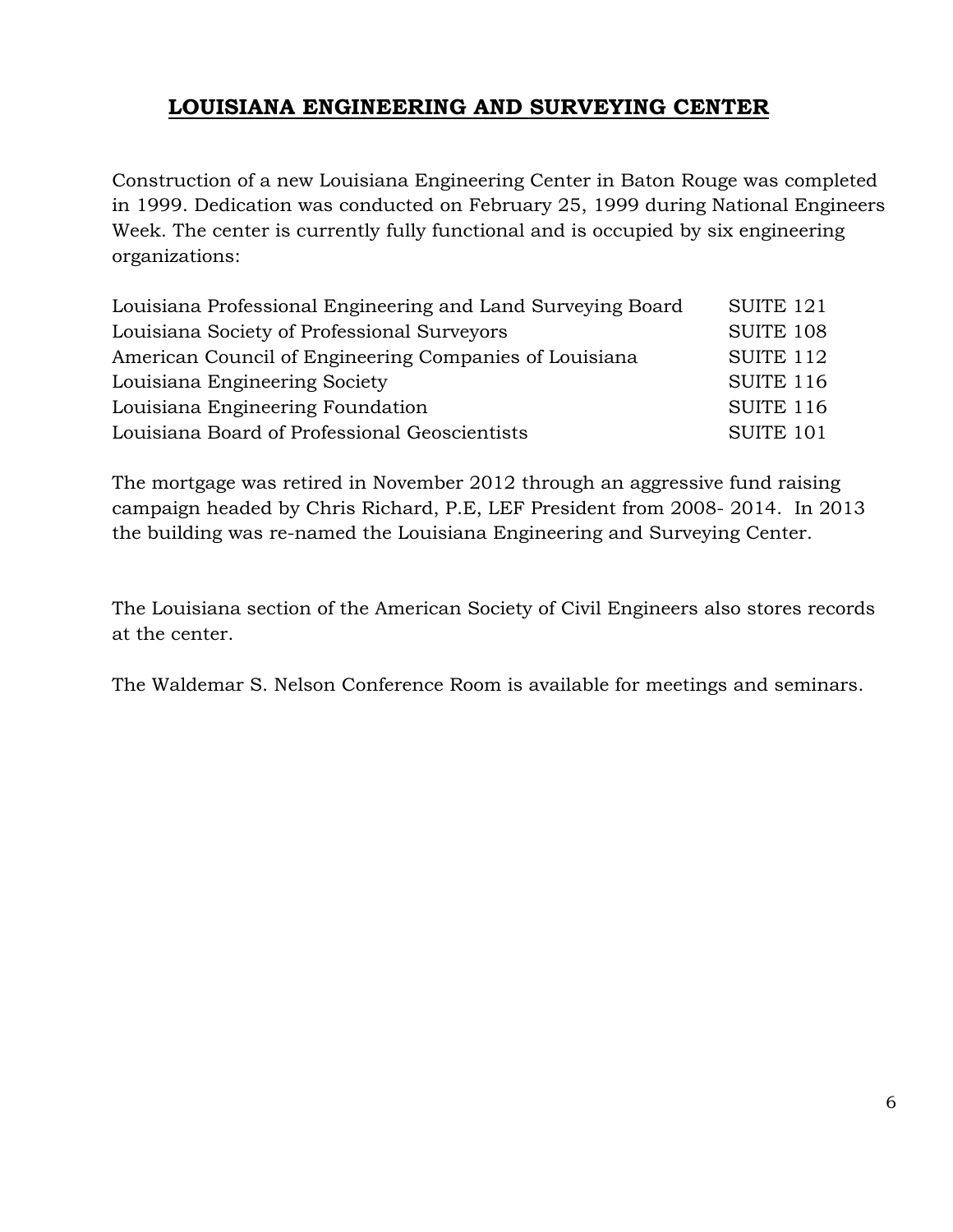# **FUNDING**

The Louisiana Engineering Foundation is a non-profit, 501(c) (3) corporation, with TN 72-0868899. The Foundation is supported by the gracious donations of individuals, engineers, business and industry and grants from truly outstanding major benefactors. Organizations occupying the engineering center also pay rent.

The Louisiana Engineering Foundation operates with a President, Vice President, Treasurer, Secretary, and Board of Directors, all on a volunteer non-paid basis. Contract labor is provided by the Louisiana Engineering Society.

The Foundation maintains two funds. One fund is the **Education Fund**, which funds the scholarship and educational activities of the Foundation. A long-term goal of the Education Fund is to create a Permanent Endowment Fund sufficient to sustain annual scholarships on a continuing basis.

The **Education Fund Endowment** investment decisions are based on the "LEF Investment Policy Statement" adopted by the Board.

The other fund is the **Building and Operating Fund** which is used to maintain the Engineering Center and administer the operations of the Foundation.

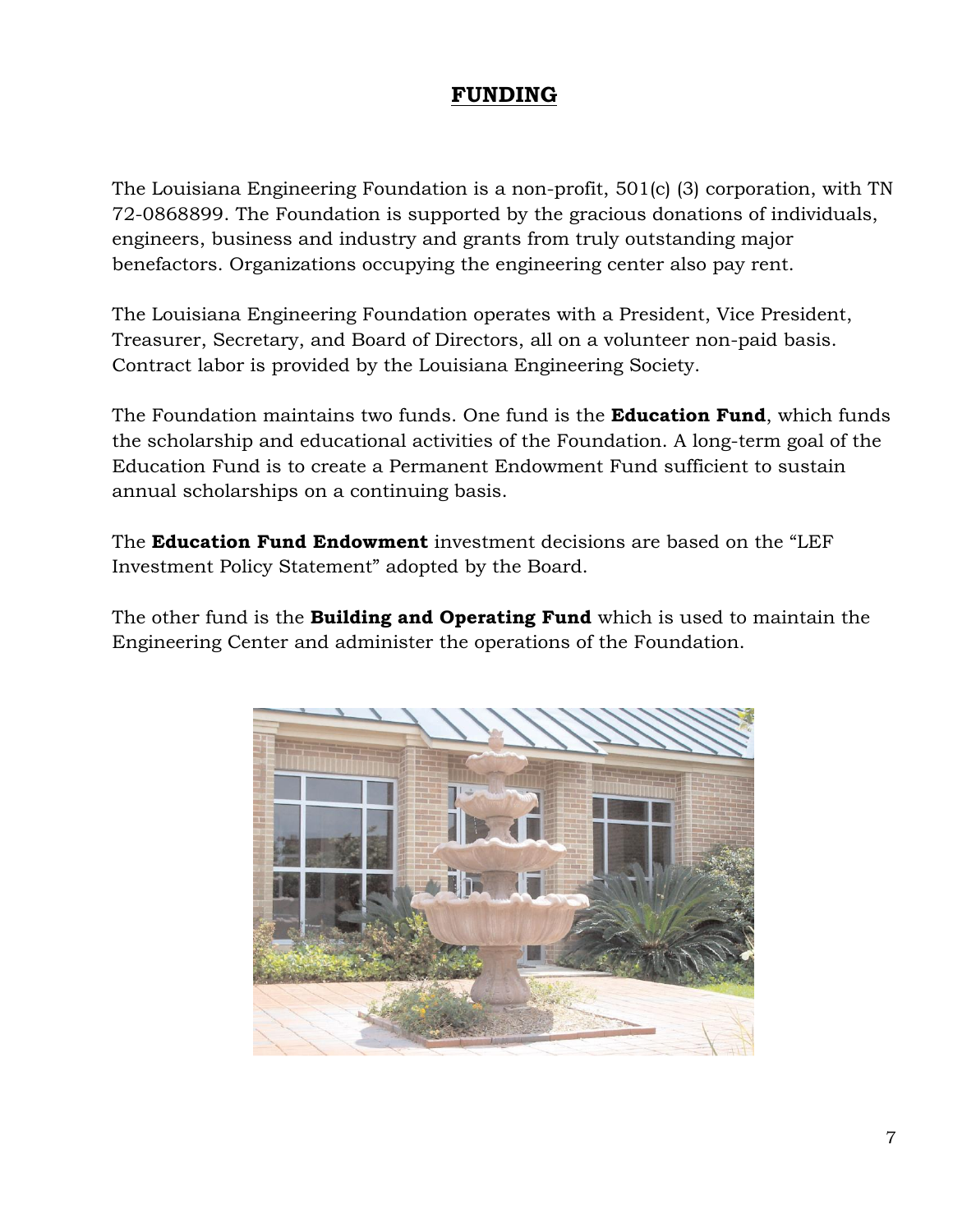# **VINCENT A. FORTE GRADUATE SCHOOL FELLOWSHIP AWARD**

The Louisiana Engineering Foundation awards a \$2,000 graduate fellowship to a student enrolled in a graduate education program in engineering who expresses a sincere desire to enter the teaching profession at the University level upon completion of his/her graduate education.

### **Rules**

1. A graduate shall be a full time graduate student who is presently attending, or who is applying to enter, a graduate program in engineering at one of the recognized Colleges of Engineering in Louisiana, which has one or more ABET accredited engineering programs.

2. A candidate shall be a resident of the State of Louisiana and a U.S. citizen.

3. Preference will be given to a candidate who has two or more semesters of academic work remaining before the completion of the engineering graduate degree program.

# **Timetable**

1. Applications will be available at all eligible Colleges of Engineering by September 1st.

2. Candidates shall file applications with their college deans by October 15th.

3. By October 31st, college deans shall submit final recommendations to:

# **Louisiana Engineering Foundation 9634 Brookline Ave., Ste. 116 Baton Rouge, LA 70809**

**4.** Fellowship announcement by the Louisiana Engineering Foundation not later than December 1st. Formal presentation of the Fellowship at an appropriate meeting of the Louisiana Engineering Society.

# **Award**

Fellowship proceeds shall be deposited in the name of the recipient in the appropriate account at the selected graduate school no later than January 1st. Failure to enroll as scheduled may cause cancellation of the award.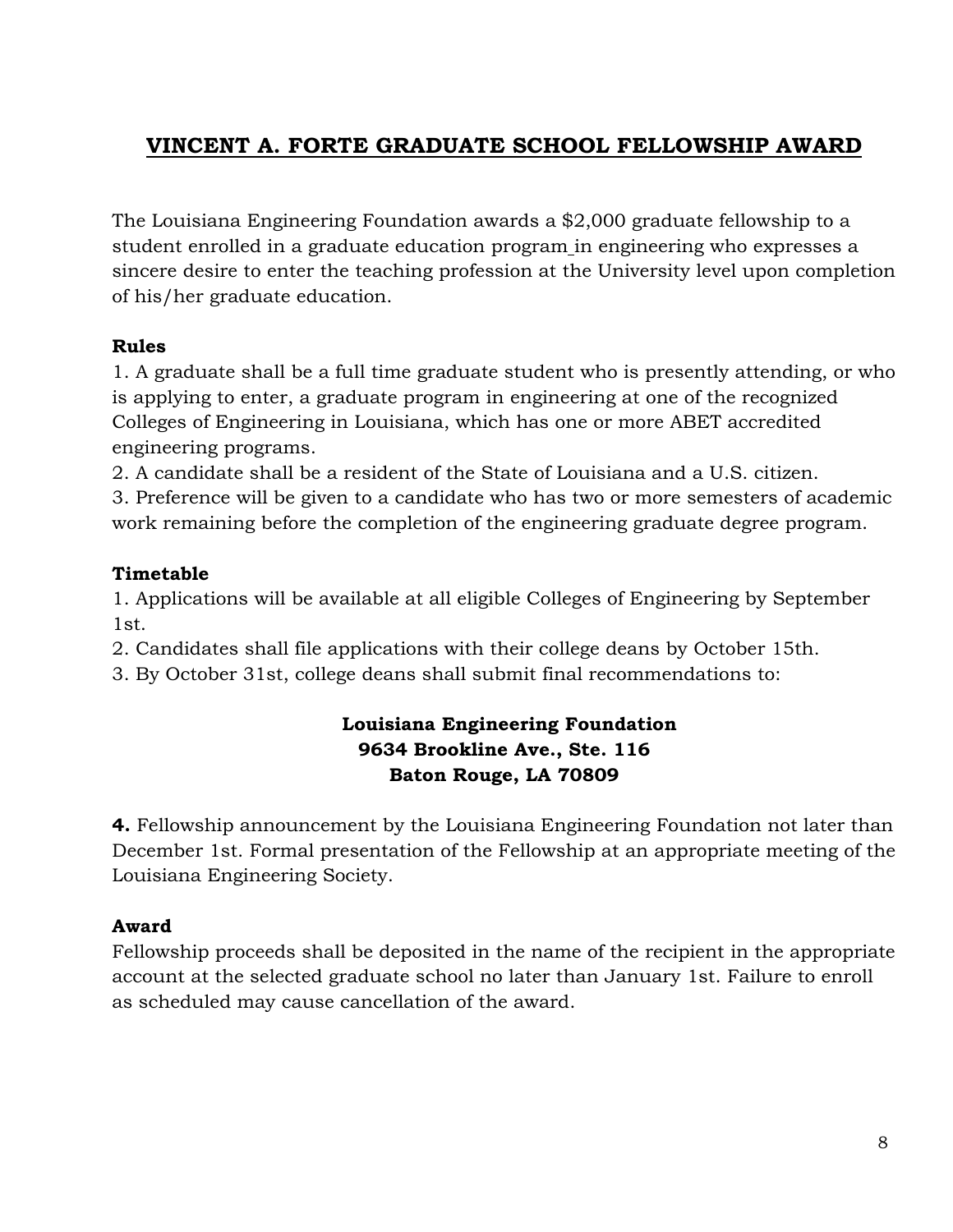# **ENGINEERING FACULTY PROFESSIONALISM AWARD**

The Louisiana Engineering Foundation can award one Engineering Faculty Professionalism Award annually to an engineering faculty member in each engineering school in Louisiana with EAC/ABET accredited programs.

### **Objective**

The objectives of this award are to bring to the attention of all faculties, those members who are registered professional engineers at their school; to present registration in a new light which should encourage faculty to work toward registration and professionalism; and to benefit the students and the profession with the promotion of professionalism in the universities.

### **Rules**

1. Full time faculty who are registered professional engineers (P.E.) are eligible.

2. The Dean of Engineering at each school will coordinate the selection which will be by vote of all eligible engineering faculty members at each school.

3. There will be no repeats of the award for an individual within a three year period.

4. The selection should be based on NSPE's "Professionalism for the Engineer".

### **Timetable**

1. Information and rules will be available at all eligible Colleges of Engineering by September 1.

2. Selection shall be made within each college by November 1.

3. By November 8th, college deans shall submit selections to:

## **Louisiana Engineering Foundation 9634 Brookline Ave., Ste. 116 Baton Rouge, LA 70809**

4. Engineering Faculty Professionalism Award announcements will be made in January. Formal presentation of the award will be made at the Louisiana Engineering Society JESC Meetings (Generally in January).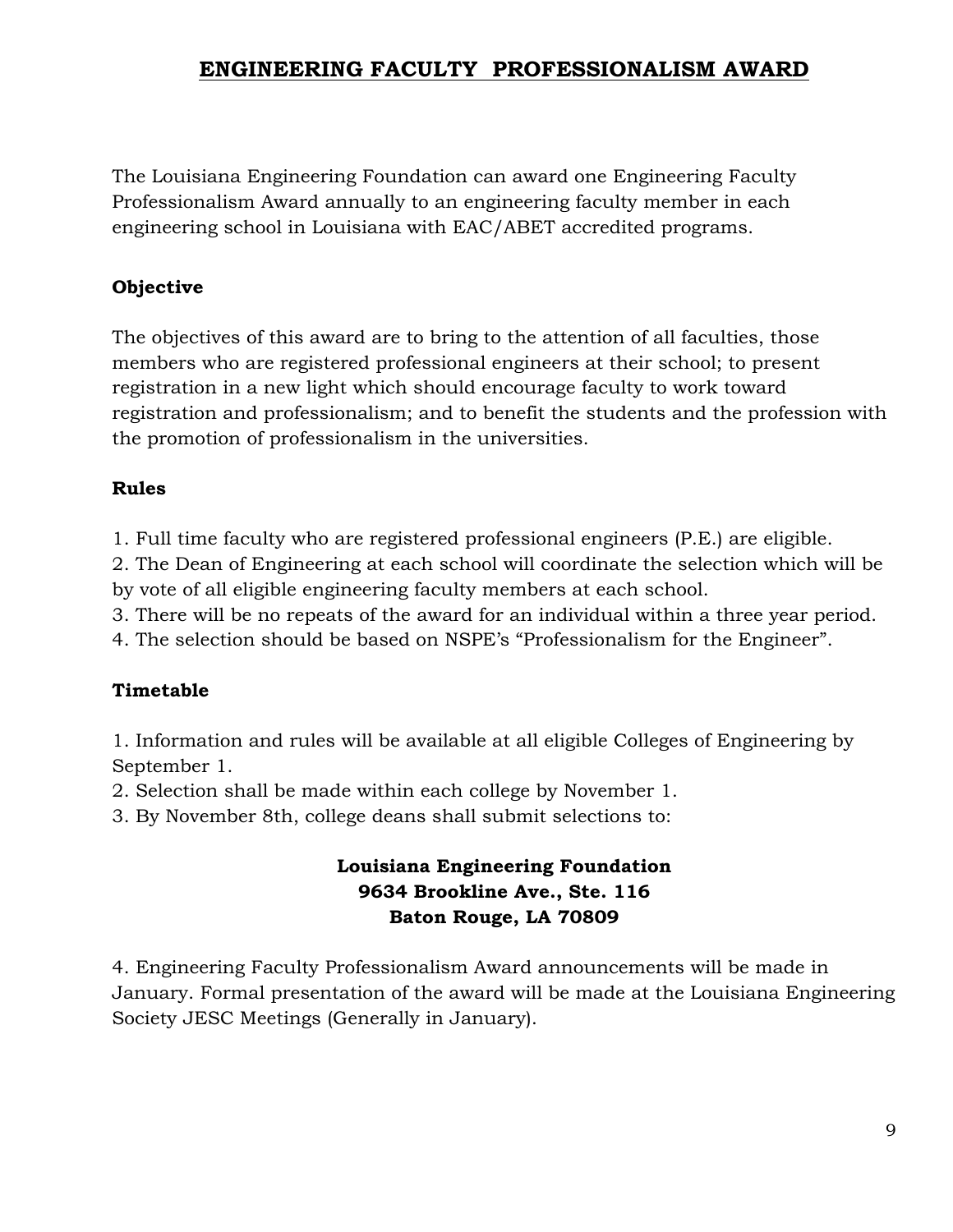## **ABOUT LEF ENDOWED SCHOLARSHIPS**

The Scholarship provided by the foundation, through your donations, can help attract bright students to our rewarding field. In 2010 these scholarships represented the first endowed scholarships given by the Foundation. All donations made to the Foundation are tax deductible and will result in the funding of scholarships for engineering students in Louisiana.

Donors that contribute \$10,000 or more can endow a scholarship through the foundation. The scholarship will be given annually based on the criteria set by the donor in an amount equal to 5% of the endowment. Donations can be made toward building existing endowed scholarships:

| <b>LEF</b> - Civil Engineering Scholarship             | Scholarship                                      |
|--------------------------------------------------------|--------------------------------------------------|
| James and Margaret Mohr Civil Engineering Scholarship  | <b>Badeaux Engineers Civil Engineering</b>       |
| Waldemar Nelson Scholarship                            | Scholarship-LSU, BR                              |
| Dr. Thomas S. Leary Engineering Scholarship            | <b>Badeaux Engineers Civil Engineering</b>       |
| Charles L. Eustis, P.E. Scholarship                    | Scholarship-ULL                                  |
| <b>Baton Rouge Chapter Scholarship</b>                 | Dr. Bobby Price, PE Memorial Professional        |
| Alexandria Chapter Scholarship                         | <b>Engineering Scholarship.</b>                  |
| <b>LES Scholarship</b>                                 | The Shaw Group, Inc. Scholarship                 |
| Albert "Al" J., Jerri H., David Scott Dunn Scholarship | Lazenby & Associates, Inc. Scholarship           |
| Ernest P. Breaux Electrical, Inc. Scholarship          | J. Madison "JM" Drake Scholarship                |
| Lafayette Chapter Scholarship                          | Bayou Chapter Scholarship                        |
| <b>New Orleans Chapter Scholarship</b>                 | Linda J. Daly Memorial Scholarship               |
| Vincent Forte Fellowship Scholarship                   | Neil & Sarah Klock Engineering Scholarship       |
| Hurricane Katrina Scholarship                          | Monroe Chapter Scholarship 1                     |
| Hurricane Rita Scholarship                             | <b>Monroe Chapter Scholarship 2</b>              |
| <b>ASCE Scholarship</b>                                | <b>Melissa Young Doucet Memorial Scholarship</b> |
| <b>CSRS Scholarship for Minority Student in Civil</b>  |                                                  |
| Engineering                                            |                                                  |
| Albert "Al" Johnson Dunn P.E., PLS                     |                                                  |

Please consider making a donation to the Foundation and the future engineers of Louisiana. Thank you for your consideration and support of the engineering Profession in Louisiana. Please visit the LES website for a copy of the donation form or contact LES office at 225.924.2021.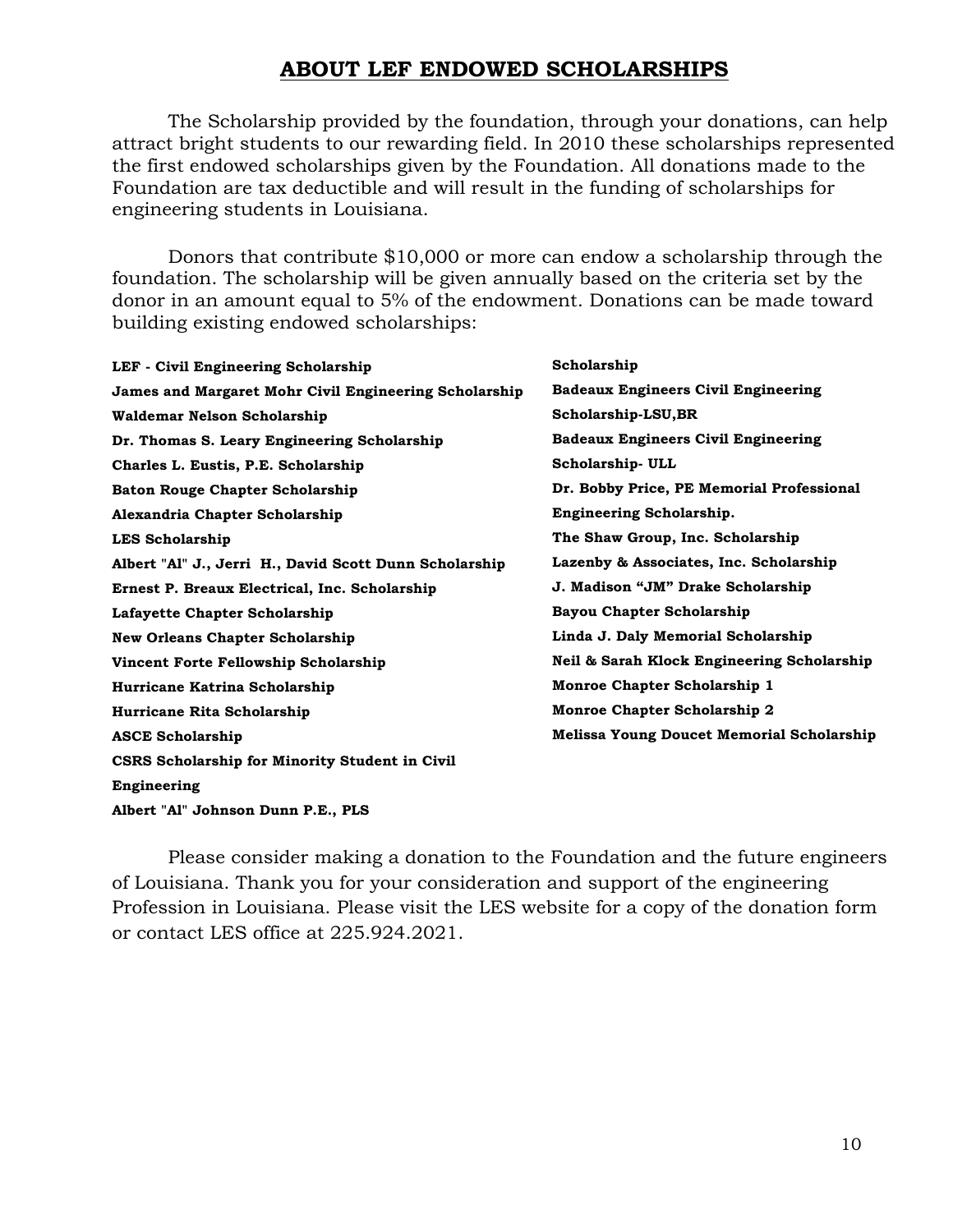# **SUPPORTING THE LOUISIANA ENGINEERING FOUNDATION**

The Louisiana Engineering Foundation is exempt from Federal income tax under Section 501(c)(3) of the Internal Revenue Code. L.E.F. tax identification number: 72-0868899 Gifts to the Foundation may be made in several ways and can be dedicated to either the Education Fund or the Building Fund. Donors to the Building Fund are recognized by plaques according to the following categories



| <b>FRIEND</b>        | \$50-\$249        |
|----------------------|-------------------|
| <b>SUPPORTER</b>     | \$250-\$999       |
| <b>BENEFACTOR</b>    | \$1,000-\$4,999   |
| <b>SUSTAINER</b>     | \$5,000-\$9,999   |
| <b>NOBLE DONOR</b>   | \$10,000-\$24,999 |
| <b>ROYAL DONOR</b>   | \$25,000-\$49,999 |
| <b>HALL OF HONOR</b> | \$50,000 & OVER   |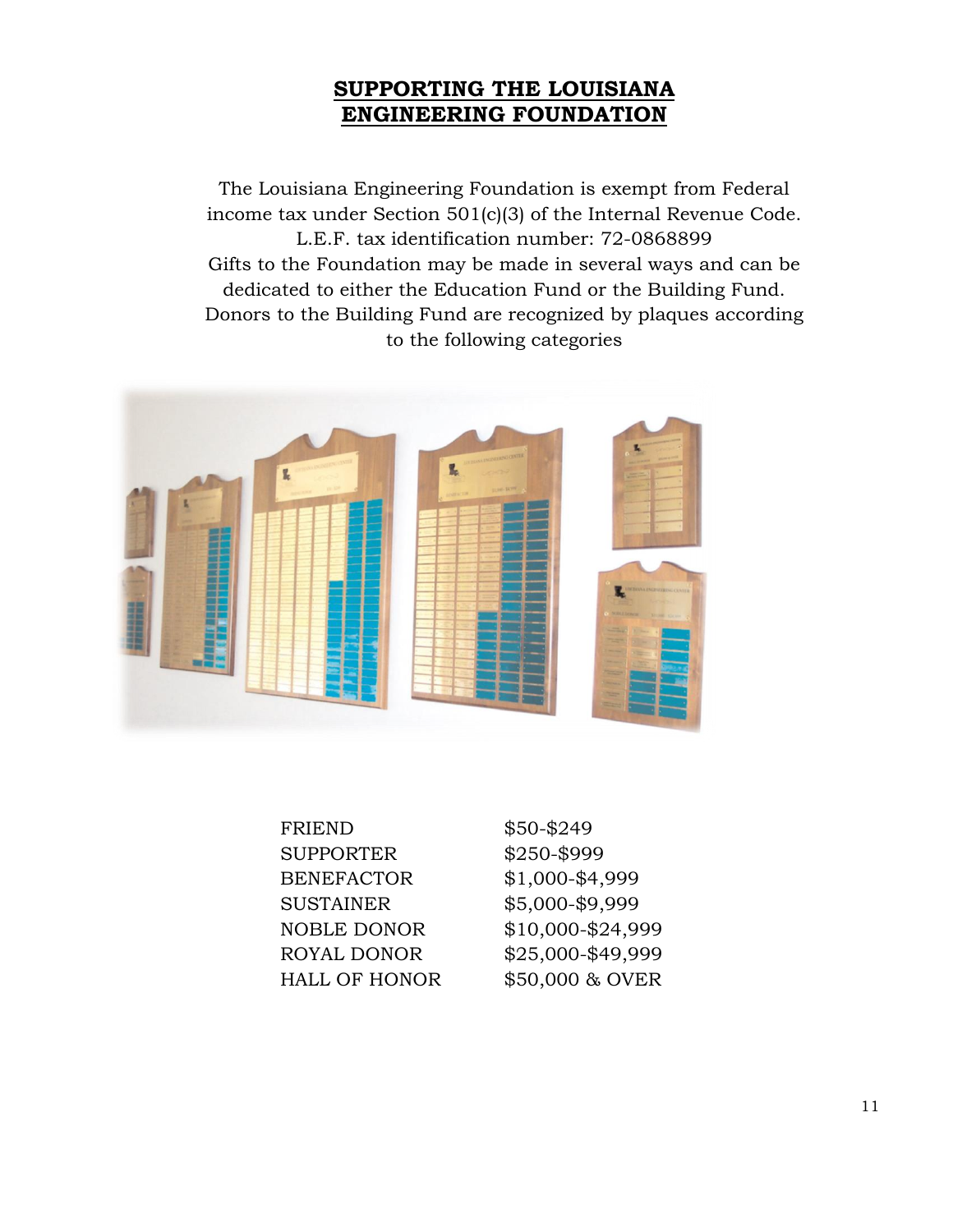# **SET YOUR NAME IN STONE**

Engravable bricks in the courtyard area of the Engineering Center is also available for purchase. See the back of this booklet for a mail able order form.



# **MEMORIAL GIFTS**

Anyone involved in Estate Planning may wish to consider the following wordage in a will:

I will, bequeath, and devise to the Louisiana Engineering

Foundation, a Louisiana non-profit corporation, for such use as the Foundation shall in its sole discretion determine, to promote the profession of engineering through education scholarships and programs or scientific inquiry or legislative means, the following described property, to wit:

[Cash]

[Description of stocks and bonds]

[Description of movable or immovable property]

[Description of mineral rights]

or

[Description of other property or choses in action]



This Memorial Plaque hangs in the Lobby of the Louisiana Engineering Center 12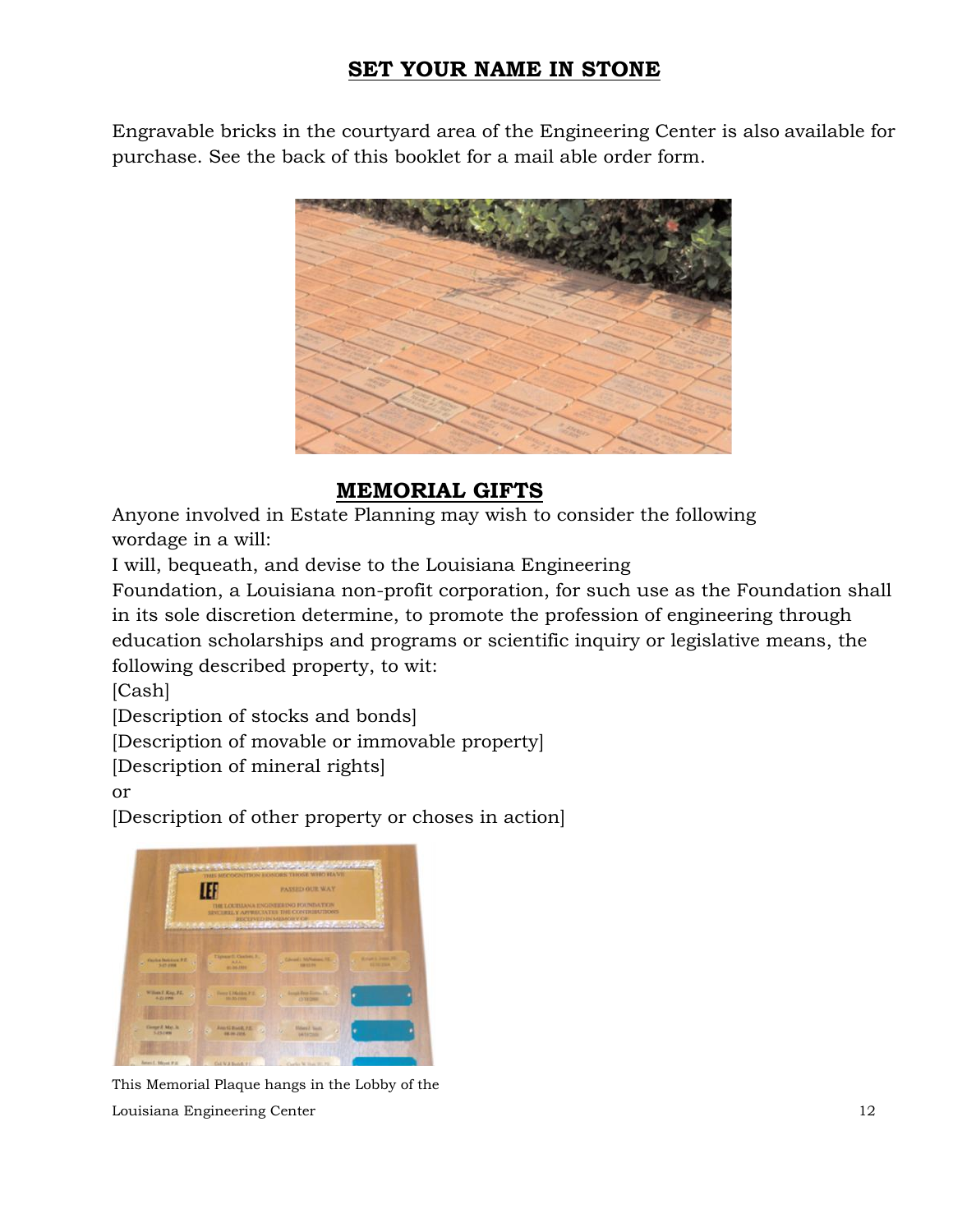### **LEF PRESIDENTS**

Vincent A. Forte, P.E., President, 1979-84 A.J. Szabo, P.E., President, 1985-87 James L. Meyer, P.E., President, 1988-90 Robert P. Blanche, P.E. President, 1991-93 Charles L. Eustis, P.E., President, 1993-95 Waldemar S. Nelson, P.E., President, 1995-99 Bobby Price, Ph.D., President, 1999-2001 James Bowie, Ph.D., President, 2001-2002 Ann Trappey, P.E., President, 2003-2005 Lloyd Hoover, P.E., President, 2006-2008 Chris Richard, P.E. President, 2008-2014 Alan Krouse, P.E., President, 2014- 2016 John Plaisance, P.E. President, 2016-2018 Susan Richard, P.E., President, 2018-2020 Byron Racca, P.E., President, 2020-2021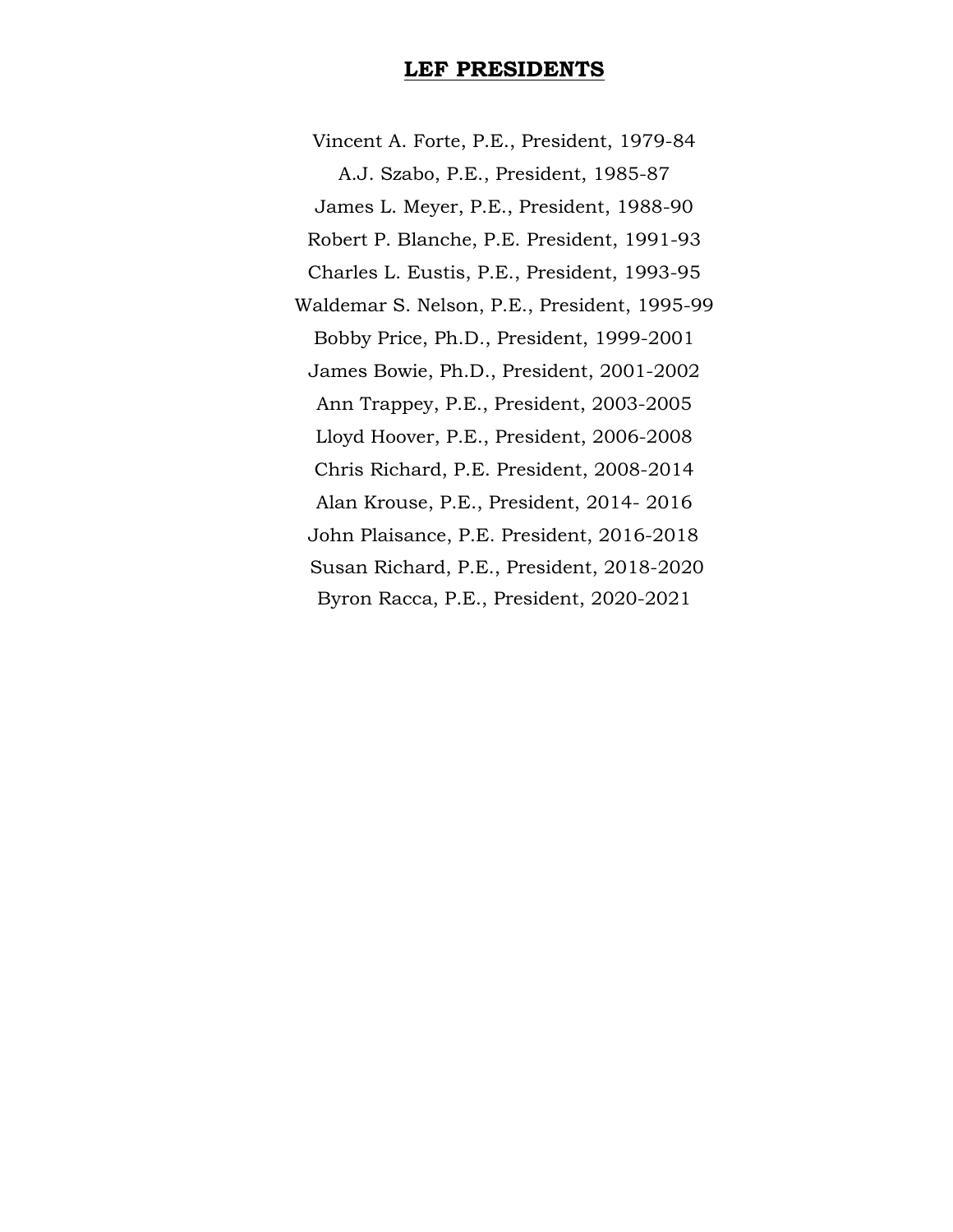### **BYLAWS OF**

# **LOUISIANA ENGINEERING FOUNDATION ADOPTED JUNE 22, 1994 WITH AMENDMENTS October 21, 1988, JUNE 16, 1994, and June 31, 2006**

### **BYLAW I BOARD OF DIRECTORS**

### **Section 1.0: Composition:**

The Board of Directors, hereafter called "The Board", shall consist of Active Directors and Honorary Directors. Active Directors shall be elected to The Board in accordance with the provisions of Section 2. Honorary Directors shall be named to The Board in accordance with the provisions of Section 3.

#### **Section 2.0:** Active Directors

There shall be two classes of Active Directors. One class of Director shall be called Area Directors and the other class of Director shall be called At-Large Directors.

### **Section 2.1: Number and Tenure of Active Directors**

There shall be a total of eight (8) Active Area Directors and two (2) Active At-Large Directors.

Area Directors: Each of the Louisiana Engineering Society Chapter Presidents or their designee shall serve as Area Directors on The Board.

The term of the Area Directors shall be one (1) year. Area Directors shall be eligible to serve consecutive terms should they succeed themselves as LES Chapter President or they are selected as the Chapter's designee in successive years.

At-Large Directors: At- Large Directors shall serve two (2) year terms and shall be selected in accordance with the provisions of Bylaw IV.

### **Section 2.2: Vacancies on The Board**

Should one or more vacancies occur on The Board for the offices of President, Vice-President, Past-President, and/or At-Large Director(s) for any reason, the vacancy or *vacancies may be filled by appointment by The Board for the remainder of the vacated term(s).* 

### *Section 2.3: Removal from The Board*

An Active Director may be removed at any time by affirmative vote of two-thirds (2/3) of those Active Directors voting in person or by proxy at an Annual or Special Meeting of The Board. Proxies voted for removal from The Board shall not constitute more than one-half  $(1/2)$  of the total votes cast unless the proxy is certified to be specifically for the purpose of removal of one or more named Active Directors.

#### **Section 3.0: Honorary Directors**

An Honorary Director shall be any person who has achieved prominence in the field of engineering or has greatly contributed to the realization of the goals and purposes of the Louisiana Engineering Foundation.

### **Section 3.1: Number and Tenure of Honorary Director**

There shall be no limit to the number of Honorary Directors, who shall serve for life or unless and until removed from office by The Board.

Honorary Directors shall be elected to The Board in accordance with the provisions of Bylaw IV.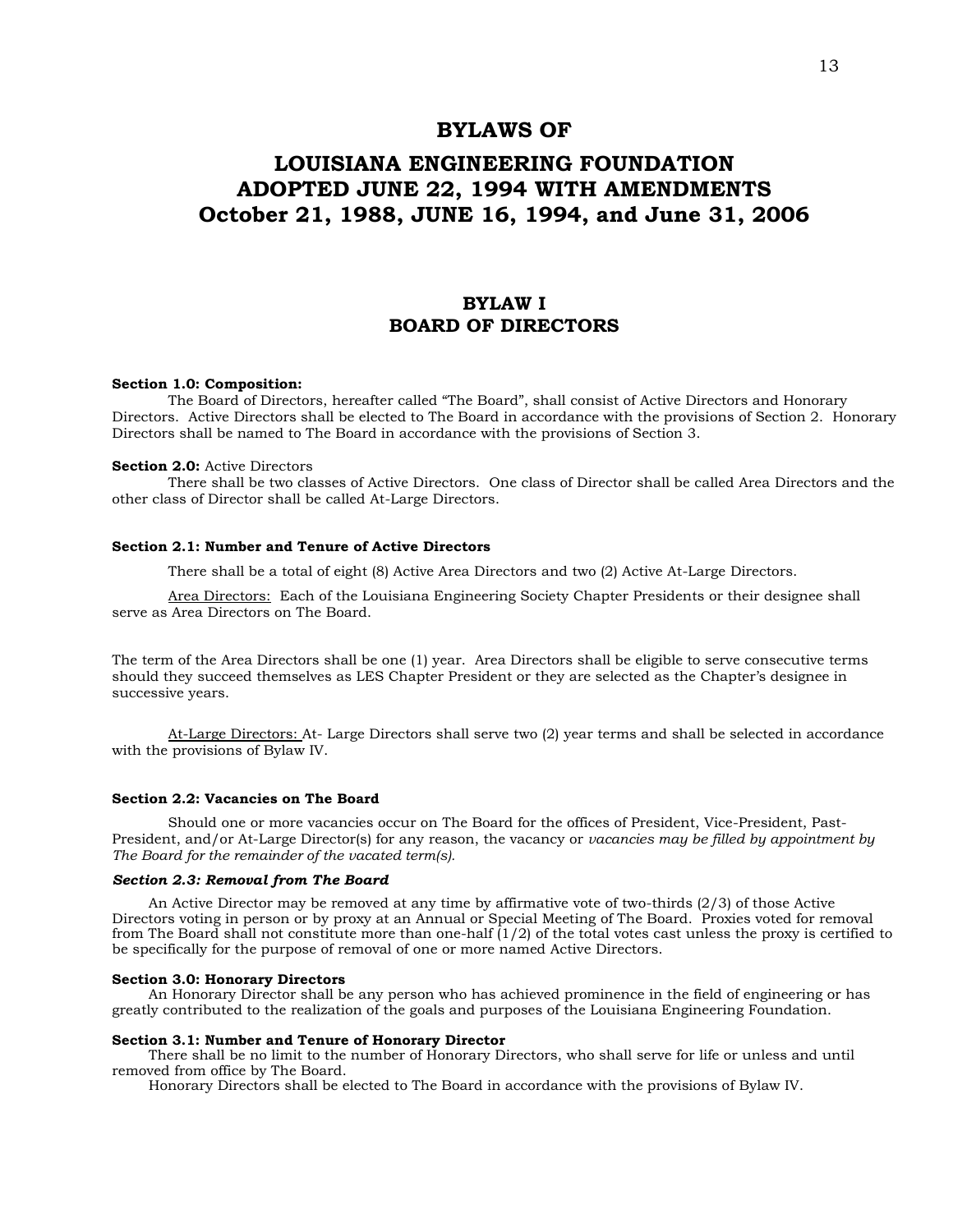### **BYLAW II MEETINGS**

#### **Section 1: Annual Meeting**

An Annual Meeting of the Board of Directors shall be held for the purpose of transacting such business as may come before the meeting. The meeting shall be held concurrent with the Annual Meeting of the Louisiana Engineering Society. The Board of Directors shall designate the date, hour, and place of the Annual Meeting.

#### **Section 2: Special Meeting**

Special Meetings of the Board of Directors may be called by the President or be scheduled by the Board of Directors or may be called by any five (5) Directors at such time and place as may be specified by the person or persons calling the meeting, upon ten (10) days written notice to all Directors giving the purpose of the meeting and the names of those calling the meeting.

### **Section 3: Quorum**

A quorum consists of one-half of the number of authorized Active Board Members plus one present in person or represented by written proxy. No business may be validly transacted unless a quorum is present or represented.

### **Section 4: Executive Committee:**

There shall be an Executive Committee of The Board consisting of the President, Vice-President, Secretary-Treasurer, and the immediate Past President. Within the provisions of the Constitution and the Bylaws, the Executive Committee shall act for The Board between Board meetings provided that such action is not inconsistent with The Board policy. All acts of the Executive Committee shall be reported to The Board at the next Board meeting. A majority of the Executive Committee shall constitute a quorum.

### **BYLAW III OFFICERS**

### **Section 1: Officers**

The officers of the Foundation shall be President, Vice-President, Secretary-Treasurer, and Past President. All officers shall be members of The Board. There may also be an Executive Secretary or other non-voting officer(s), (as assistant secretary, for example) who need not be a member of The Board, appointed by a vote of the Board of Directors.

#### **Section 2: Election and Term of Office**

The President and the Vice-President shall be elected by the Board of Directors at least forty-five (45) calendar days prior to the end of the administrative year. The Secretary-Treasurer of the Louisiana Engineering Society shall also serve as Secretary-Treasurer of the Louisiana Engineering Foundation Board. The immediate Past President of The Board shall serve as an officer of The Board.

The President, Vice-President and Past President shall serve for a term of two (2) years. The Secretary-Treasurer shall serve for the term of one (1) year, concurrent with their term as Louisiana Engineering Society Secretary-Treasurer.

Each shall take office at the Annual Meeting.

#### **Section 3: Duties**

The duties of the officers shall be such as are usually attached to their offices, and in addition thereto, such further duties as may be designated from time to time by the Board of Directors of the Louisiana Engineering Foundation.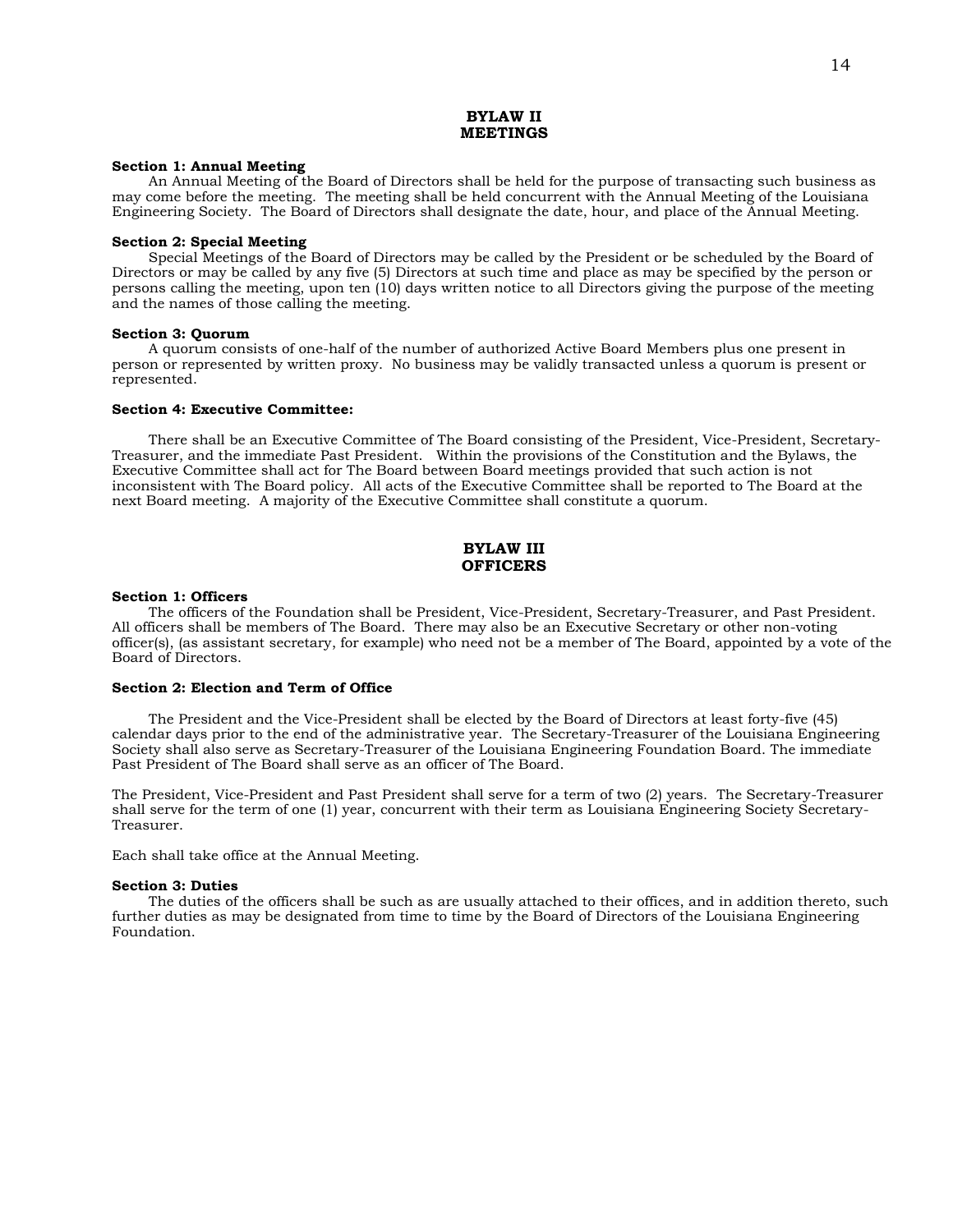### **Section 4: Power of the Board of Directors**

In case of the absence of any officer of the Foundation, or for any other reason that the Board of Directors may deem sufficient, The Board may delegate the powers or duties of any officer or member of The Board. The Board of Directors is hereby empowered to hire persons for any services necessary for operation of the Foundation.

#### **Section 5: Removal**

Any officer may be removed at any time by the affirmative vote of two-thirds (2/3) of those voting in person or by written proxy at an Annual or Special Meeting of the Board of Directors.

### **BYLAW IV ELECTION OF DIRECTORS**

#### **Section 1: Time of Election**

Directors shall be elected or confirmed by the Board of Directors each year at any Annual Meeting to replace those whose terms are expiring or to fill vacancies on The Board.

#### **Section 2: Methodology**

At-Large Directors shall be nominated and elected by the Board of Directors. Each of the eight (8) Chapter Presidents of the Louisiana Engineering Society, or their designee, shall serve as the Area Director from their chapter. Area directors will be presented to The Board for confirmation in accordance with Bylaw IV, Section 3  $(C)$ .

#### **Section 3: Nominations and Manner of Elections**

The manner of nomination and election of Active Directors shall be as follows:

A. All Active Members of the Board of Directors shall be eligible to vote for the President, Vice-President, and At Large Directors and to hold office. Any member of The Board may secure a place on the ballot by written application to the Secretary-Treasurer of the Foundation not more than sixty (60) days or less than twenty-one (21) days prior to the date of election.

B. The Board of Directors shall appoint from among The Board a Nominating Committee, which shall review suggested candidates and make nomination for the elected positions. The committee shall ensure that all nominees are qualified and willing to serve and shall ensure that there are suitable candidates for each position to be filled. The report of the Nominating Committee shall be filed with the Board of Directors not less than twentyone (21) days prior to the date of election. President, Vice-President, and At-Large Directors shall be elected to The Board at least forty-five (45) calendar days before the end of the administrative year.

The Secretary-Treasurer shall distribute a list of the candidates for the President, Vice-President, and At-Large Director positions to all Board members of the Foundation not less than three (3) days prior to the date of election.

C. Area Directors from the respective Chapter Areas of the Louisiana Engineering Society shall presented to the Louisiana Engineering Foundation Board of Directors for confirmation at least forty-five (45) calendar days before the end of the administrative year.

D. Elected positions shall be voted on one at a time, beginning with confirmation of the Area positions first and, then, election of the President, Vice-President, and At-Large positions.

E. A majority vote will be necessary to elect. If no candidate receives a majority on the first ballot, there shall be a run off between the two candidates receiving the highest number of votes. In the case of a tie that cannot be broken after several ballots, the successful candidate will be selected by lot as decided by The Board.

F. Voting in elections for President, Vice-President and At-Large Directors shall be by secret ballot.

 G. Honorary Directors may be nominated by any member of The Board at any meeting at which a quorum is present. A simple majority of the vote present shall be sufficient for election to The Board as an Honorary Director.

The President or his representatives shall notify in writing those individuals named to be Honorary Directors.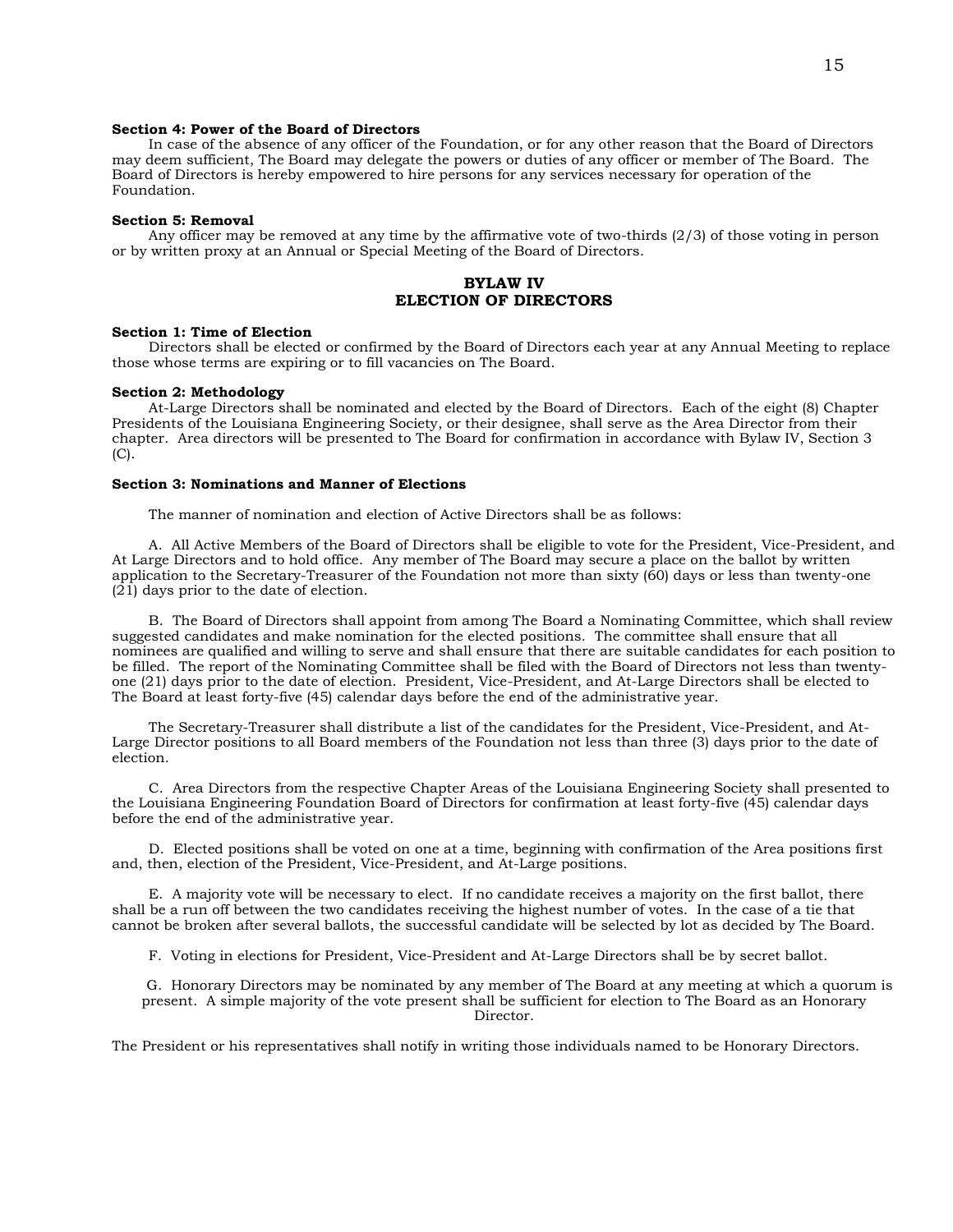#### **BYLAW V FEES**

#### **Section 1: Fees**

Fees or other means of monetary support for the Louisiana Engineering Foundation may be fixed by the Board of Directors.

### **BYLAW VI HONORS AND AWARDS**

#### **Section 1.0: General**

The Board of Directors shall establish awards and confer honor upon members of the engineering profession in fulfillment of the purpose of the Foundation.

### **Section 2.0: MATHCOUNTS**

The Foundation supports the program **"MATHCOUNTS"**, established by the National Society of Professional Engineers, in order to promote excellence in the teaching of mathematics in the Nation's schools.

#### **Section 3.0: Vincent A. Forte Graduate School Fellowship**

The **Vincent A. Forte Graduate School Fellowship** is given annually to a student(s) enrolled in graduate programs in engineering who expresses a sincere desire to enter the teaching profession at the University level upon completion of his/her graduate education. The Award is named to honor Vincent A. Forte, P.E., a founder and first president of the Louisiana Engineering Foundation.

#### **Section 3.1: Amount and Form of Award**

The award shall be in the form of a stipend deposited with Universities, the amount to be established by the Board of Directors.

### **Section 4.0: Engineering Faculty Professionalism Award**

The **Engineering Faculty Professionalism Award** is given annually to one engineering faculty member in each engineering school in Louisiana with EAC/ABET accredited engineering programs. The objective of this award is to bring to the attention of all faculties at their school, those members who are registered professional engineers; to present registration in a new light which should encourage faculty to work toward registration and professionalism; and to benefit the students and the profession with the promotion of professionalism in the Universities.

#### **Section 4.1: Amount and Form of Award**

The award shall consist of a plaque and such other gratuities as shall be deemed appropriate by the Board of Directors. It is recommended that the award by presented at a public meeting attended by the recipient's peers.

### **BYLAW VII CHECKS**

Section 1: Checks

All checks, drafts, and notes of the Foundation shall be signed by such officer or officers or such person or persons as the Board of Directors may from time to time designate.

### **BYLAW VIII AMENDMENT**

Section 1: Amendment

The bylaws may be amended or replaced and new bylaws may be made by the Board of Directors by majority vote at any meeting at which a quorum is present. Adopted by the Board of Directors and effective the 22nd day of June 1984. Revised by the Board of Directors and effective the 21st day of October 1988. Revised by the Board of Directors and effective the 16th day of June 1994. Revised by the Board of Directors and effective the 31st day of June 2006.